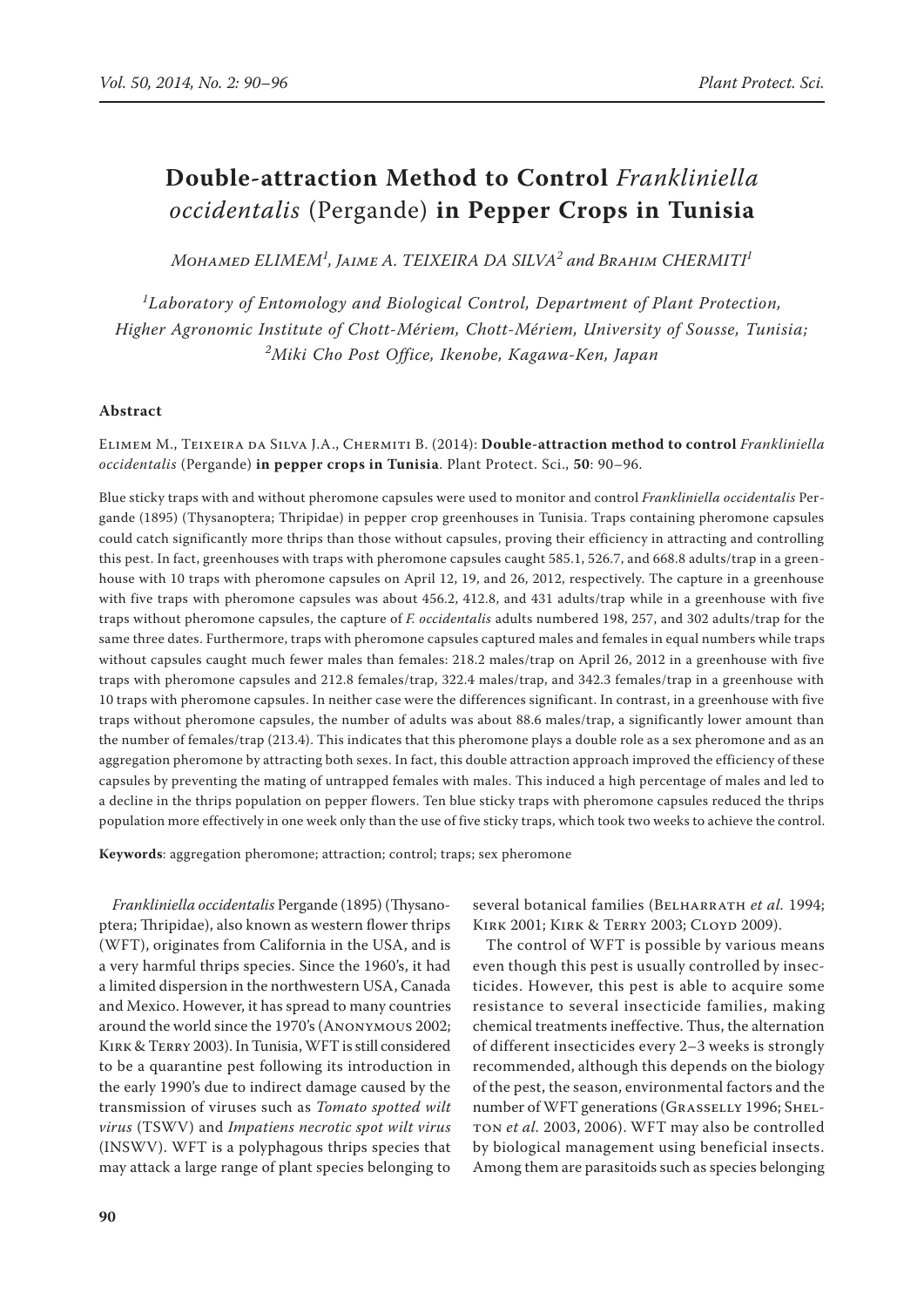to the genus *Ceranisus*, including *C. menes* Walker, *C. americensis* Girault and *C. lepidotus* Graham, which can efficiently eliminate WFT (Loomans & van Lenteren 1995; Lacasa *et al*. 1996; Loomans 2006; Bosco *et al.* 2008). Predators are a promising means of controlling WFT, particularly members of the family Anthocorridae. Most species of this family that are used to control WFT belong to the genus *Orius*, including *O. laevigatus* Fieber, *O. insidiosus*  Say, *O. majuscules* Reuter, and *O. tristicolor* White, particularly in greenhouse-grown crops such as cucumber, pepper, sweet pepper and rose (Loomans & van Lenteren 1995; Parker *et al.* 1995). Some predatory mites have also been applied as a biological agent to control WFT populations in greenhouses, mostly belonging to the family Phytoseiidae, including *Amblyseius cucumeris* Oudemans, *A. swirskii* Athias-Henriot, *A. andersoni* Chant, and *Euseius ovalis* Evans (Jones *et al.* 2005; Pijakker & Ramakers 2008). The use of plant extracts is another effective means of controlling WFT. For example, a plant extract-based insecticide including *Platycladus orientalis* L., *Stemona japonica* (Kunth), *Chenopodium ambrodioides* L., and *Sophora flavescens* (Ait) used in rose crop greenhouses could control WFT with 80% efficiency (ELIMEM & CHERMITI 2011). The majority of the thrips species attacking flowers in particular, including *F. occidentalis*, prefer white traps that have a better reflection of light than other trap colours such as blue or yellow (HODDLE et al. 2002). However, RODITAKIS *et al*. (2001) noted that trap colours that are the most attractive to WFT are blue and fuchsia rather than yellow or other trap colours. Sticky traps, however, seem to be an effective way to control and monitor WFT populations. For instance, the use of yellow sticky traps in cucumber greenhouses attracted a large number of WFT adults and could be used to directly control or monitor WFT populations (Zepa-Coradini *et al.* 2010). In that study, the number of captured thrips varied as a function of time, most thrips being captured at the first reading and the least at the third reading, indicating that the WFT population decreased. Sampson *et al.* (2012) indicated that thrips in general (and WFT in specific) use scent and colour to find host flowers. For this reason, the choice of trap colour is important to catch WFT. In fact, among many trap colours that were used by Sampson *et al.* (2012), blue sticky traps caught the highest number of WFT with highly significant differences between yellow, clear and black traps. Those traps may contain semiochemical substances such as kairomones or pheromones which can improve their effectiveness (Gómez et al. 2006; van Tol & de Kogel 2007). Kairomones, which are chemical substances released by an organism that affect other organisms in a food chain, may attract males and females of many thrips species such as *F. occidentalis* and *Thrips tabaci*  Lindeman. However, a pheromone is a chemical substance that triggers a variety of behavioural responses in another member of the same species (VAN TOL & DE Kogel 2007; Broquier & Lacordaire 2008; Uchida *et al*. 2008; Harbi *et al.* 2013). WFT is a thrips species that responds to odours such as pheromones produced by individuals of the same species or that may be of different types, particularly alarm pheromones, which are produced by second instar larvae (Teerling *et al*. 1993; MacDonald *et al.* 2003), and sex and aggregation pheromones, which are produced by adult males (Ham-ILTON et al. 2005; KIRK 2009). According to HAMILton *et al*. (2005), Mound (2009), and Kirk (2009), adult males of many thrips species have structures known as pore plates or *areae porosae* on the underside of the abdomen. These pore plates are associated with large internal glandular structures indicating that their function is to release pheromones. On the other hand, sex pheromone produced by WFT males also plays a role as an aggregation pheromone, thus attracting both sexes (Hamilton *et al*. 2005; Kirk personal communication). Furthermore, HAMILTON et al. (2005) reported that WFT males produce a pheromone consisting of two major components, (*R*)-lavandulyl acetate and neryl (*S*)-2-methylbutanoate, substances that may play a major role in thrips control. In fact, a WFT aggregation pheromone has been identified and commercialised (Hamilton *et al*. 2005; Gómez *et al*. 2006). The use of this pheromone showed an increase in WFT captures on sticky traps up to three times more than on traps without it (Gómez *et al.* 2006). Moreover, Natwick *et al*. (2007) concluded that the use of blue sticky traps containing the WFT sex pheromone enhanced the potential of mass trapping. Sampson *et al.* (2012) noted that regardless of the sticky trap colour, WFT was significantly more attracted to traps with pheromones than to traps without pheromones.

The aim of this study was to evaluate the effectiveness of pheromone capsules (Lures Atlas-Agro®; Atlas-Agro AG, Altendorf, Switzerland) on both WFT sexes in pepper crop greenhouses and to assess their effect on the WFT population development and increase using two blue sticky trap densities (five and ten per greenhouse) with and without pheromone capsules. The efficiency of pheromone capsules was tested as an integrated method in agricultural practice to protect pepper crops. At present, no such method to control WFT populations exists.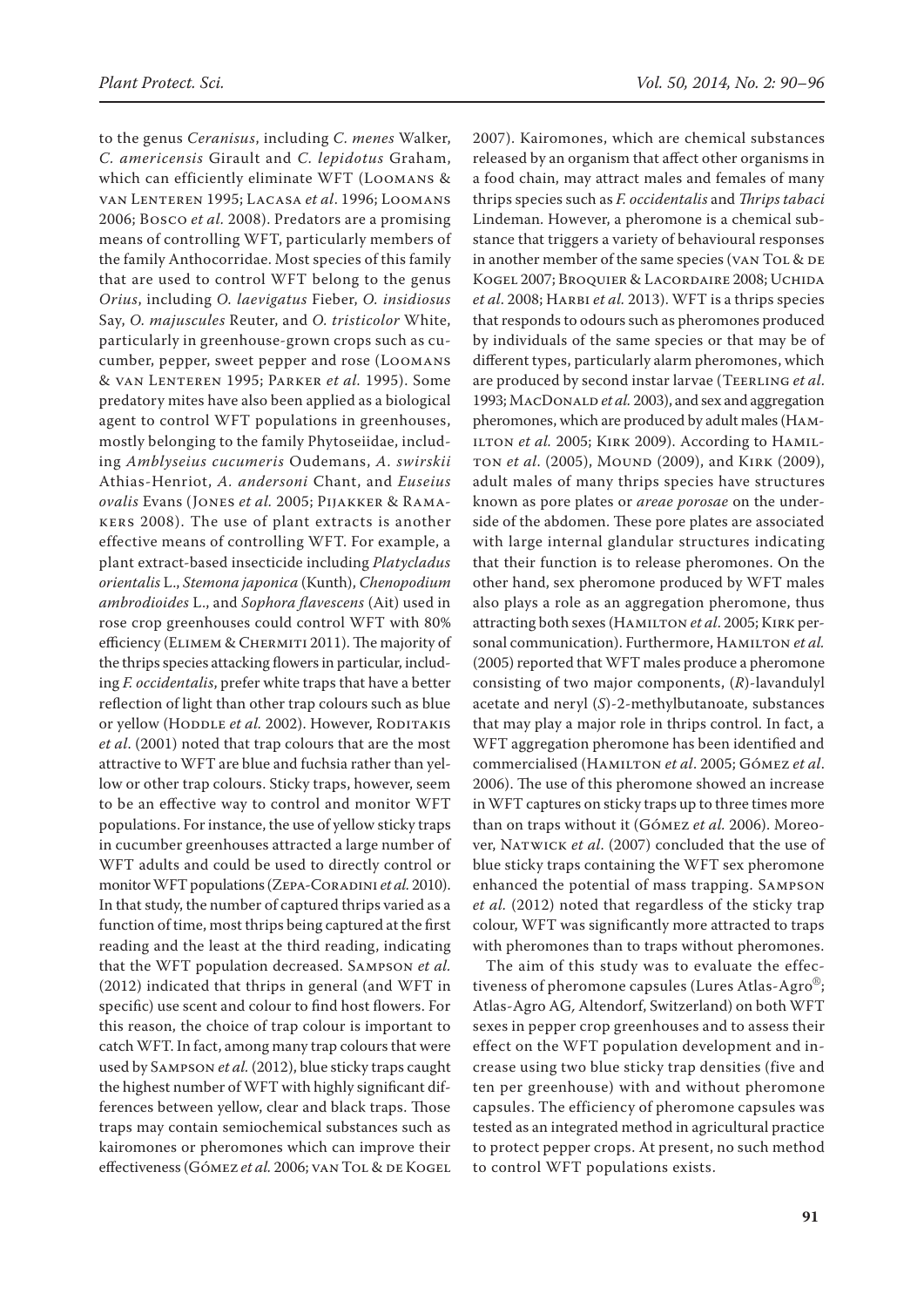## **Material and Methods**

*Experimental site*. The present study was carried out in four pepper crop greenhouses (G1, G2, G3 and G4) situated in the Teboulba region (35°36'02.24''N, 11°00'20.38''E, elevation 10 m a.s.l.), which belongs to the Monastir Governorate located on the Eastern Central Coast of Tunisia, from March 1 to May 31, 2012. Each greenhouse had an area of about  $500 \text{ m}^2$ . In all greenhouses there were four rows, each of which consisted of two lines of the Tunisian pepper cultivar Chargui. Inter-row distance was about 1 m. On May 7, all four greenhouses were closed to make them insectproof to prevent the entry of thrips from the outside.

*Sampling of flowers*. The WFT population on pepper flowers was monitored weekly by sampling from March 1 to May 30, 2012. For this study, four greenhouses in total were used. Greenhouse G1 served as the control while the other greenhouses (G2, G3, and G4) were used for different treatments (traps with or without pheromone). Each greenhouse was divided into four blocks and each block into five experimental units making the total number of repetitions 20 in each greenhouse. From each sampling unit, a pepper plant was randomly selected from which three fully opened flowers were collected. Every single pepper plant that was used for sampling was marked to avoid its sampling in the next week. Each sampled flower was placed into a plastic bag on which the number of sampling units and strata had been marked.

*Trapping of adults*. The trapping of adults started on April 4, 2012 in the four greenhouses using blue sticky traps (Koppert, Berkel en Rodenrijs, the Netherlands) that are 25 cm long and 10 cm wide. Only greenhouses G2, G3, and G4 served for this part of the study. Greenhouse G2 was used as the control in which five blue sticky traps were installed evenly throughout the greenhouse (5 ST). In greenhouse G3, five blue sticky traps containing sex pheromone capsules (5 ST + SP) (Lures Atlas-Agro®, Atlas-Agro AG, Altendorf, Switzerland) were placed evenly throughout the greenhouse. Finally, 10 blue sticky traps containing sex pheromone capsules (10 ST + SP) were positioned evenly in greenhouse G4. Traps were suspended above pepper plants at a height of about 30 cm. During this study, blue sticky traps were renewed weekly while the sex pheromone capsules were renewed monthly. Specifically, sex pheromone capsules were replaced on April 4 and May 3, 2012.

*Development rate of WFT*. The development rate of *F. occidentalis* was calculated according to the Ramade (2003) formula:

$$
D_r = d^t - d^{t-1}/d^{t-1} \times 100
$$

where:  $D_r$  – development rate;  $d$  – population density;  $t$  – sampling date; *t*–1 – previous sampling date

*Statistical analysis*. Statistical analyses were performed by SPSS (Statistical Package for the Social Sciences) version 17. This program was used for analysis of variance (ANOVA) and Duncan's multiple range test to determine significant differences (*P* ≤ 0.05) between the numbers of thrips encountered on traps with and without sex pheromone capsules.

## **Results**

This study reports on the first-ever method to reduce a WFT population in a pepper greenhouse using pheromone-treated sticky traps.

*Development of thrips population in sampled flowers*. When WFT on pepper flowers was monitored in the four greenhouses, large variations and differences were observed (Figure 1). The greenhouse control was characterised by an increase in the number of thrips/flower between March 1 and March 31, 2012, whereas the pheromone trap treatments all resulted in a decrease in the number of WFT in this order of effectiveness:  $10 ST + SP > 5 ST +$  $SP > 5$  ST. In fact, in the greenhouse with five blue sticky traps without pheromone capsules (5 ST), the number of thrips increased from 5.47 to 8.51 thrips per flower on March 1 and March 29, 2012, respectively. However, since the traps were installed on April 5, 2012, the thrips population showed a more or less constant development during the first two dates on April 19 and 26 with 8.73 and 7.21 thrips per flower, respectively. Beyond May 3, 2012 until the end of the study period, the thrips population decreased slightly reaching average values of about 6.43 and 5 thrips per flower on May 24 and May 31, 2012, respectively. In the greenhouse containing five blue sticky traps treated with pheromone capsules  $(5 ST + SP)$ , there was a progressive increase before the traps were installed. However, a decrease in the thrips population was observed two weeks after the installation of five blue sticky traps with pheromone capsules. This decrease continued progressively until the end of the study period, reaching low average values. In the greenhouse with ten blue sticky traps  $(10 ST + SP)$  with pheromone capsules, the average number of thrips before the traps were installed varied between 7.38 and 10 thrips per flower on March 1 and March 15, 2012, respectively. A decrease in the *F. occidentalis* population was observed one week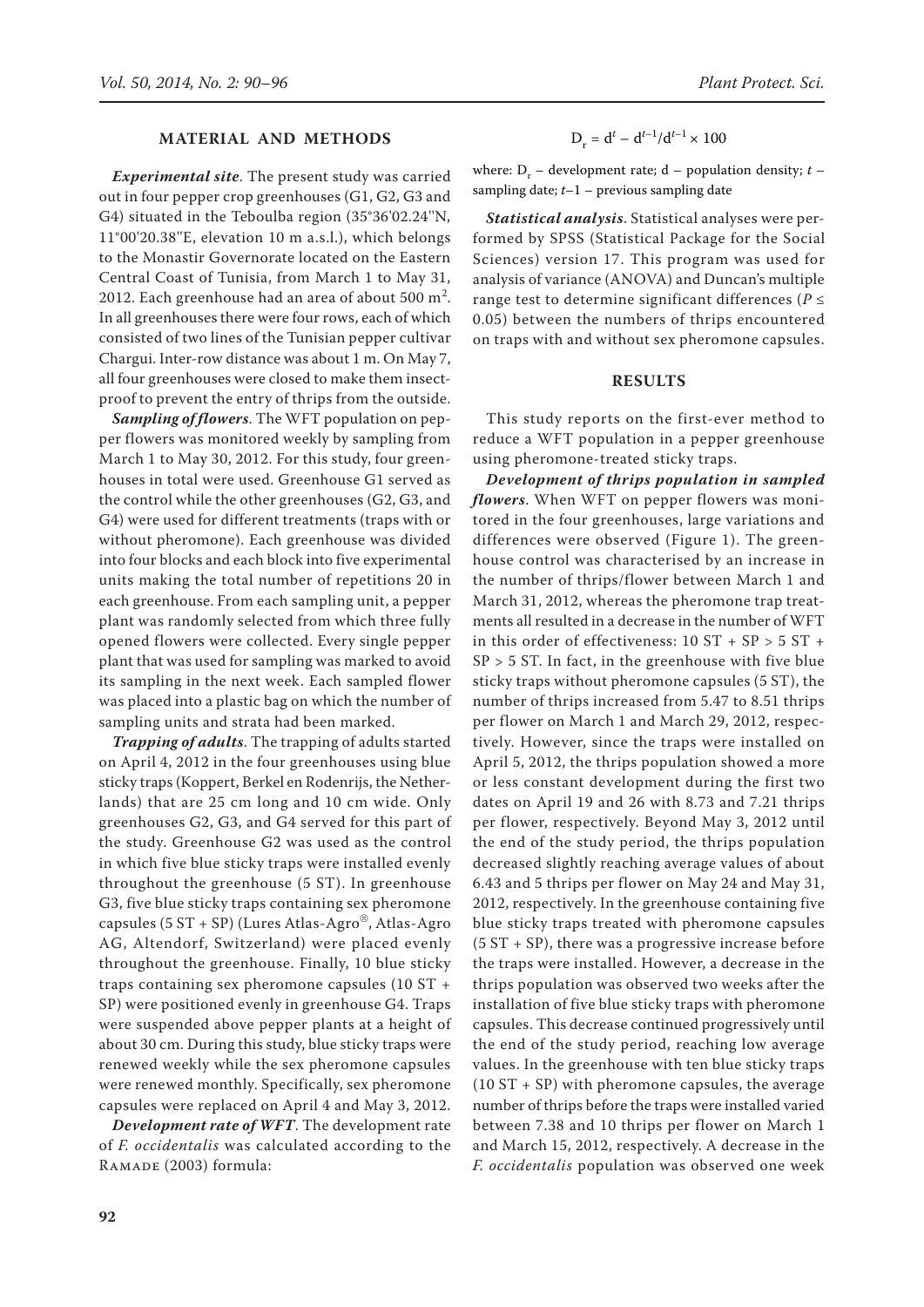



Figure 1. Mean number of thrips population in sampled flowers in pepper crop greenhouses (Arrows indicate dates on which sexual pheromone capsules were renewed)

after the traps were installed. The number of thrips in this greenhouse continued to decrease until relatively low values were reached. This trend clearly indicated the superior nature of pheromone-treated sticky traps in reducing the WFT population. Both densities used for traps with pheromone (i.e.  $10 ST + SP$  and  $5 ST +$ SP) were able to significantly reduce the thrips population, the only difference being the time taken: one week with 10 ST + SP and two weeks with 5 ST + SP.

*Development of thrips population on blue sticky traps*. The development of adults on blue sticky traps showed differences between the three greenhouses (Figure 2). The traps containing the pheromone capsules attracted more thrips than traps without pheromone, allowing for the effective control of WFT. In fact, during the first three weeks of observation, traps that captured the highest number of thrips were those treated with pheromone capsules. In this case, the respective average values on April 12, 19, and 26, 2012 were 585.1, 526.7, and 668.8 adults per trap in the greenhouse where ten traps with pheromone capsules were installed. In the greenhouse with five blue sticky traps with pheromone capsules, 455.2, 412.8, and 431 adults per trap were counted while



Figure 2. Average values of thrips adults number in traps in different greenhouses (G2, G3, and G4)

Means followed by the same letters are not significantly different at  $P \le 0.05$ ,  $F = 34.99$  and degrees of freedom  $(df) = 2$ 

in the greenhouse with five blue sticky traps not treated with pheromone capsules the number of captured adults was 198, 257, and 302 adults per trap for the same three dates. These values between the greenhouses were significantly different. However, after the fourth week after the traps were installed (April 5, 2012), the number of adults on traps not treated with pheromone capsules increased progressively, being highly significant compared to the other greenhouses where the number of thrips on traps with pheromone capsules was characterised by a continuous decrease until the end of the study period. Regarding the development of both sexes on blue sticky traps, the traps without pheromone capsules had significantly more females (Figure 3). However, in greenhouses where the traps with pheromone capsules were installed, the number of males and females was frequently insignificantly different (Figures 4 and 5). The capture of both sexes on traps with pheromone capsules was higher than on traps without pheromone capsules during the first week of observation and before the thrips population decreased in greenhouses where the traps with pheromone capsules were installed (Figures 3–5).



Figure 3. Mean number of *F. occidentalis* of both sexes on blue sticky traps not associated with pheromone capsules (greenhouse G2)

Means followed by the same letters are not significantly different at  $P \le 0.05$ ,  $F = 56.01$  and degree of freedom (df) = 1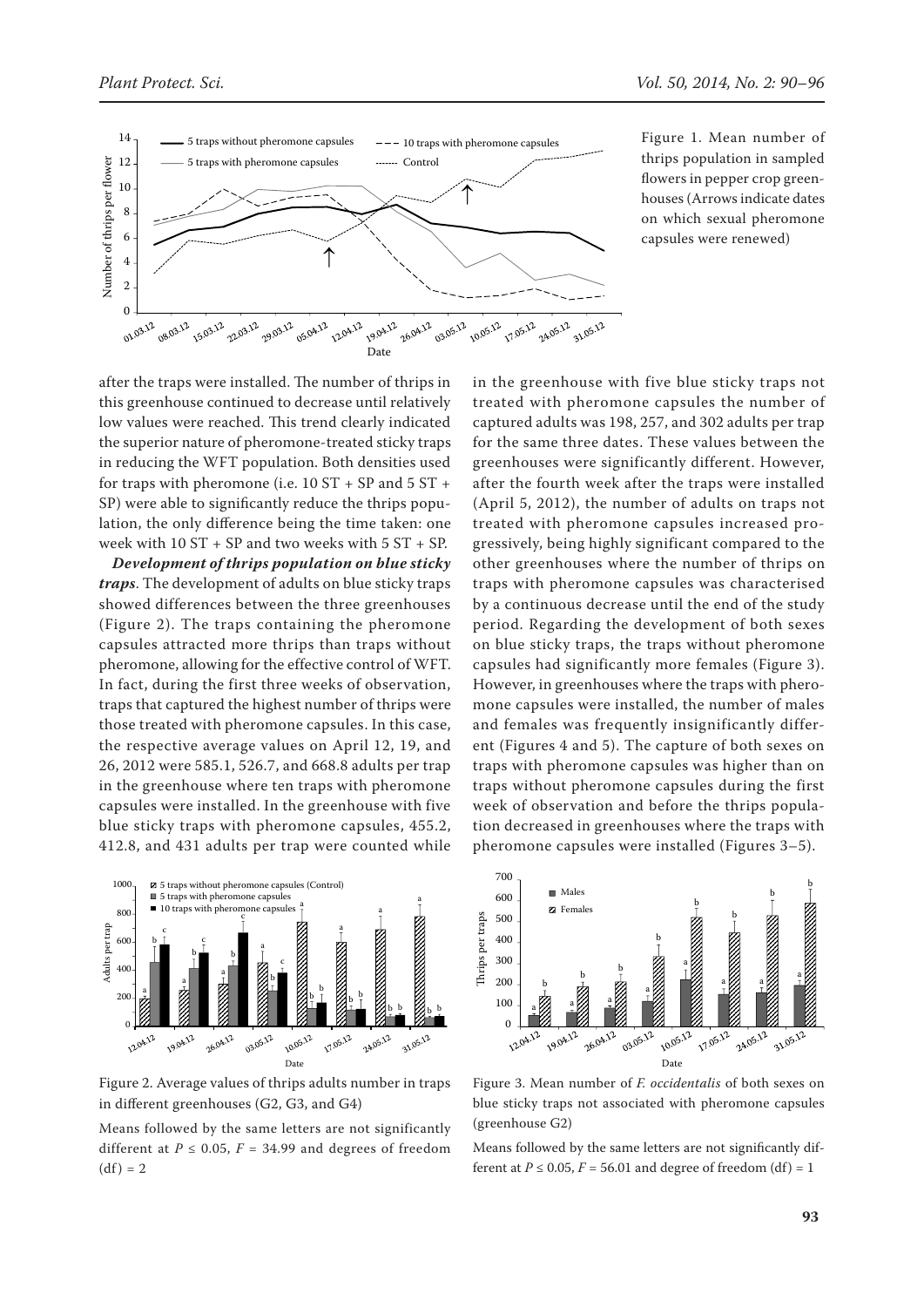

Figure 4. Mean number of *F. occidentalis* of both sexes on blue sticky traps associated with pheromone capsules in the greenhouse in which five traps were installed (greenhouse G3) Means followed by the same letters are not significantly different at  $P \le 0.05$ ,  $F = 1.02$  and degree of freedom (df) = 1.

#### **Discussion**

The results obtained in the control greenhouse are consistent with those reported by Elimem and Chermiti (2009) and Elimem *et al*. (2011), who showed that WFT in rose and pepper crop greenhouses in Tunisian conditions and without pesticide treatments tended to increase as the hot season approached, reaching high levels. The use of pheromones to reduce WFT populations in pepper greenhouses in this study was as effective as the use of some thrips predators such as *Orius laevigatus* (Fieber), which decreased the WFT population in a short period of time (1–2 weeks), maintaining it at very low numbers (Sánchez & Lacasa 2002, 2006). Harbi *et al.* (2013) also indicated that the use of kairomone capsules to control WFT improved thrips capture and maintained the predator population at a very low level. Elimem and CHERMITI (2011) could also use an organic insecticide based on plant extracts to reduce the WFT population as effectively as pheromones until very low values of infection (0.95–1.8 thrips/flower) were reached. The thrips population on pepper flowers in greenhouses in which traps with pheromone were installed (especially in the greenhouse with ten traps) decreased until it approached the harmful economic threshold of potential damage to a pepper crop which was estimated by Bán *et al*. (2012) to be one thrips per pepper flower.

The results obtained in this study show that traps containing pheromone capsules attract thrips more effectively than traps without such capsules. Gómez *et al.* (2006) showed that sexual aggregation pheromone has the ability to increase WFT captures on blue sticky traps by up to three times more than traps



Figure 5. Mean number of *F. occidentalis* of both sexes on blue sticky traps associated with pheromone capsules in the greenhouse in which 10 traps were installed (greenhouse G4) Means followed by the same letters are not significantly different at  $P \le 0.05$ ,  $F = 21.69$  and degree of freedom (df) = 1.

without pheromone. Furthermore, Natwick *et al*. (2007) observed that blue sticky traps combined with sex pheromone could further enhance the potential of WFT mass trapping. Moreover, Sampson *et al*. (2012) reported that WFT localises flowers by using scent and colour although blue sticky traps attracted more thrips than traps of other colours, and even more so when combined with pheromone. CLOYD (2009) stated that the threshold of WFT may vary from 10 to 40 WFT/ sticky trap/week. For *Dianthus caryophyllus* L., for instance, the threshold was about 20 WFT adults/ blue sticky trap/week, the value that could be used to determine insecticide applications in an integrated pest control program. In this study, the average number of thrips on blue sticky traps without pheromone capsules exceeded the economic threshold during the last two weeks. However, the average number of thrips on blue sticky traps with pheromone capsules decreased progressively until the values close to the harmful economic threshold were reached.

ELIMEM and CHERMITI (2009) reported that the percentage of WFT females on blue sticky traps was much higher than the percentage of males throughout the whole year in a Tunisian rose crop greenhouse.

HAMILTON *et al.* (2005) noted that aggregation pheromone increased the ability of sticky traps to capture WFT females and males by 1.9- and 1.5-fold, respectively, relative to the control (which had no traps).

The pheromone produced by the male sternal gland plays a double role, firstly as a sex pheromone that attracts females for mating and also as an aggregation pheromone that attracts males (HAMILTON et *al.* 2005; Kirk personal commununication). Kirk (2009, person. commun.) described the unusual and complex mating behaviour of WFT. Kirk claimed that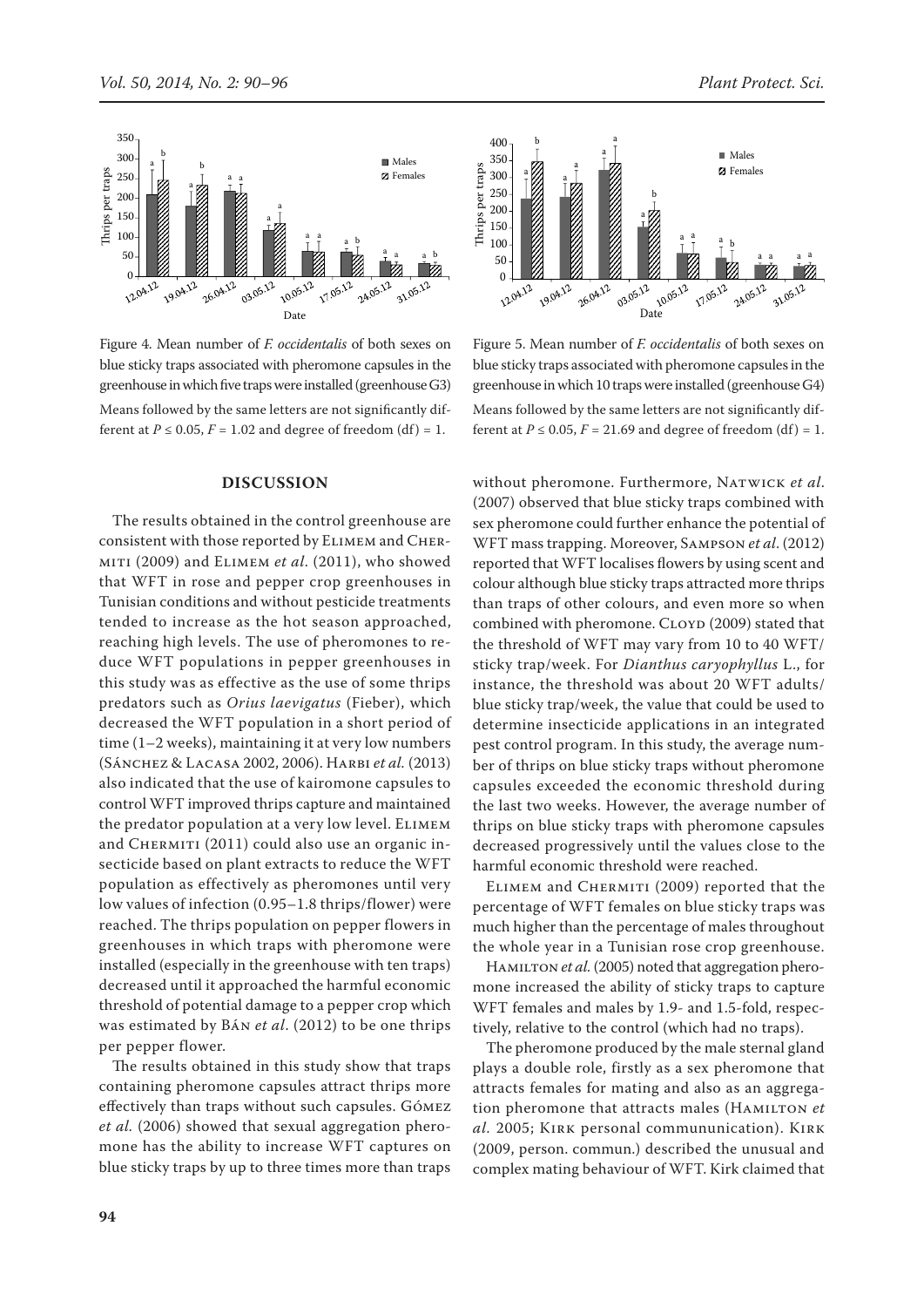males are generally unlikely to find a mate or a female unless they are in an aggregated condition, that it is important for a male to have other males mating with females, and that this is likely to be mediated by the aggregation pheromone. This substance draws both males and females to swarms and appears to induce mating behaviour rather than feeding or egg laying, which would explain their attraction to traps treated with pheromone capsules (Figures 4 and 5).

The attraction of both WFT sexes by traps with pheromone capsules led to a higher decrease in the thrips population than on traps without pheromone capsules. Indeed, the lower number of males in pepper flowers consequently prevented further mating between both sexes, which led to a thrips population in which males become important due to arrhenotokous parthenogenesis in which unfertilized eggs develop into males and fertilized eggs develop into females (Fraval 2006), consequently leading to a decrease in thrips populations in greenhouses.

*Acknowledgments*. We thank Dr Mounir Hasseni, the manager of Atlas-Agro AG (Switzerland), for his assistance and support during this trial. We also wish to thank the staff and agents working in the Agricultural Cooperative Essaada in the Teboulba region, in particular the engineer NEZIHA TERIMECH for help throughout the entire study period.

## **References**

- Anonymous (2002): *Frankliniella occidentalis* diagnostic protocols for regulated pests. OEPP/EPPO Bulletin, **32**: 281–292.
- Bán G., Fetykó K., Tóth F. (2012): Application of masscollected, non-selected arthropod assemblages to control pests of greenhouse sweet pepper in Hungary. North-West Journal of Zoology, **8**: 139–153.
- Belharrath B., Ben Othman M.N., Garbous B., Hammas Z., Joseph E., Mahjoub M., Sghari R., Siala M., Touayi M., Zaidi H. (1994): La défense des cultures en Afrique du Nord en considérant le cas de la Tunisie. Deutsche Gesellschaft für technische Zusammenarbeit (GTZ), Rossdorf.
- BOSCO L., GIACOMETTO E., TAVELLA L. (2008): Colonization and predation of thrips (Thysanoptera: Thripidae) by *Orius* spp. (Heteroptera: Anthocoridae) in sweet pepper greenhouses in Northwest Italy*.* Biological Control*,* **44**: 331–340.
- Broquier G., Lacordaire A.I. (2008): Un nouvel attractif pour piéger les thrips. PHM. Revue Horticole. La Revue Technique des Pépiniéristes Horticulteurs Maraîchers, **499**: 32–35.
- Cloyd R.A. (2009): Western flower thrips (*Frankliniella occidentalis*) management on ornamental crops grown in greenhouses: Have we reached an impass? Pest Technology, **3**: 1–9.
- Elimem M., Chermiti B. (2009): Population dynamics of *Frankliniella occidentalis* Pergande (1895) (Thysanoptera: Thripidae) and evaluation of its different ecotypes and their development in a rose (*Rosa hybrida*) greenhouse in the Sahline Region, Tunisia. In: Tunisian Plant Science and Biotechnology I. African Journal of Plant Science and Biotechnology, **3** (Special Issue 1**)**: 53–62.
- Elimem M., Chermiti B. (2011): *Frankliniella occidentalis* (Pergande) (Thysanoptera; Thripidae) sensitivity to two concentrations of a herbal insecticide "Baicao 2" in a Tunisian rose crop greenhouse. Floriculture and Ornamental Biotechnology, 5: 68–70.
- Elimem M., Harbi A., Chermiti B. (2011): Dynamic population of *Frankliniella occidentalis* Pergande (1895) (Thysanoptera: Thripidae) in a pepper crop greenhouse in the region of Moknine (Tunisia) in relation with environmental conditions. African Journal of Plant Science and Biotechnology, **5**: 30–34.
- Fraval A. (2006): Les thrips. Insectes, **143**: 29–34.
- Gómez M., Garcia F., Greatrex R., Lorca M., Serna A. (2006): Preliminary field trials with the synthetic sexual aggregation pheromone of *Frankliniella occidentalis* on protected pepper and tomato crops in South-east Spain. IOBC/WPRS Bulletin, **29**: 153–158.
- Grasselly D. (1996): Le thrips *Frankliniella occidentalis*, Les possibilité de lutte. Phytoma-La Défense des Cultures, **483**: 61–63.
- JONES T., SHIPP J.L., SCOTT-DUPREE C.D., HARRIS C.R. (2005): Influence of greenhouse microclimate on *Neoseilus (Amblyseius) cucumeris* (Acari: Phytoseidae) predation on *Frankliniella occidentalis* (Thysanoptera: Thripidae) and oviposition on greenhouse cucumber. Journal of the Entomological Society of Ontario, **136**: 71–83.
- HAMILTON J.G.C., HALL D., KIRK W.D.J. (2005): Identification of a male-produced aggregation pheromone in the western flower thrips, *Franliniella occidentalis*. Journal of Chemical Ecology, **31**: 1369–1379.
- HARBI A., ELIMEM M., CHERMITI B. (2013) Use of a synthetic kairomone to control *Frankliniella occidentalis*  Pergande (Thysanoptera; Thrpidae) in protected pepper crops in Tunisia. African Journal of Plant Science and Biotechnology, **7**: 42–47.
- HODDLE M.S., ROBINSON L., MORGAN D. (2002): Attraction of thrips (Thysanoptera: Thripidae and Aeolothripidae) to colored sticky cards in a California avocado orchards. Crop Protection, **21**: 383–388.
- Kirk W.D.J. (2001): The pest and vector from the West: *Frankliniella occidentalis*. In: Thrips and tospoviruses.